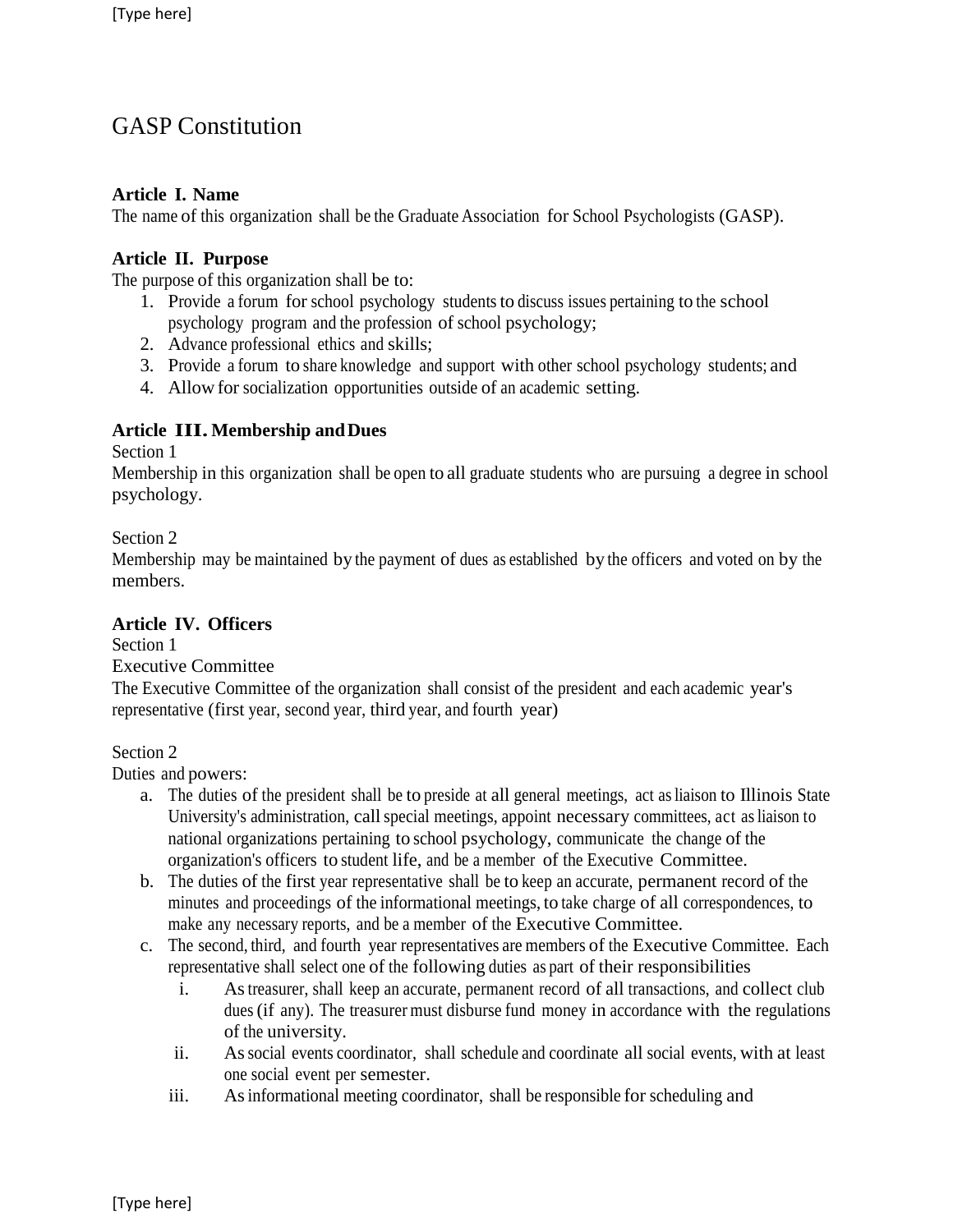coordinating the informational meetings.

- iv. The coordinator is also responsible for collecting information pertaining to the field of school psychology, including information on school psychology conventions.
- d. If there are no willing members from a particular year to fill their year'srepresentative position, that position will be left vacant until the next year.
- e. Executive Committee members are responsible for coordinating and planning for the next academic year, including organizing the first general meeting of the academic year. f. Any Executive Committee member may appoint a committee to help with some of the Executive Committee member's duties.

## Section 3

Elections

- a. The Executive Committee shall be elected at the last regular meeting of the academic year. The first year representative shall be elected at the first general meeting of the academic year.
- b. For a member to be eligible for office, the member must show proficiency in the office's responsibilities.
- c. The candidates shall be nominated in the following manner: Self-nominations, nominations from the floor, or a combination of both of these.
- d. Voting shall be by ballot, standing vote, show of hands, or oral vote as decided by the organization.
- e. A simple majority of all votes cast shall be necessary for election.
- f. The first year's representative shall notify the Office of Student Life of the change officers.

# **Article V. Fiscal Agent/UniversityAdvisor**

Section 1 University Advisor The selection of a university advisor is required of the individual organization.

Section 2

Student Organization

All registered student organizations at Illinois State who receive student fees are required to have a fiscal agent. The fiscal agent is selected in accordance with University regulations.

# **Article VI. Meeting**

The organization shall meet at least twice a semester. The Executive Committee will be responsible for setting up the dates and times of the meeting, as outlined in Article IV., Section 2.

# **Article VII. Quorum**

Two-thirds of the members of this organization present at a meeting shall constitute a quorum to transact business.

### **Article VIII. Amendments**

Section 1

Proposed amendment shall be submitted in writing and read at a general meeting and shall be acted upon at that meeting.